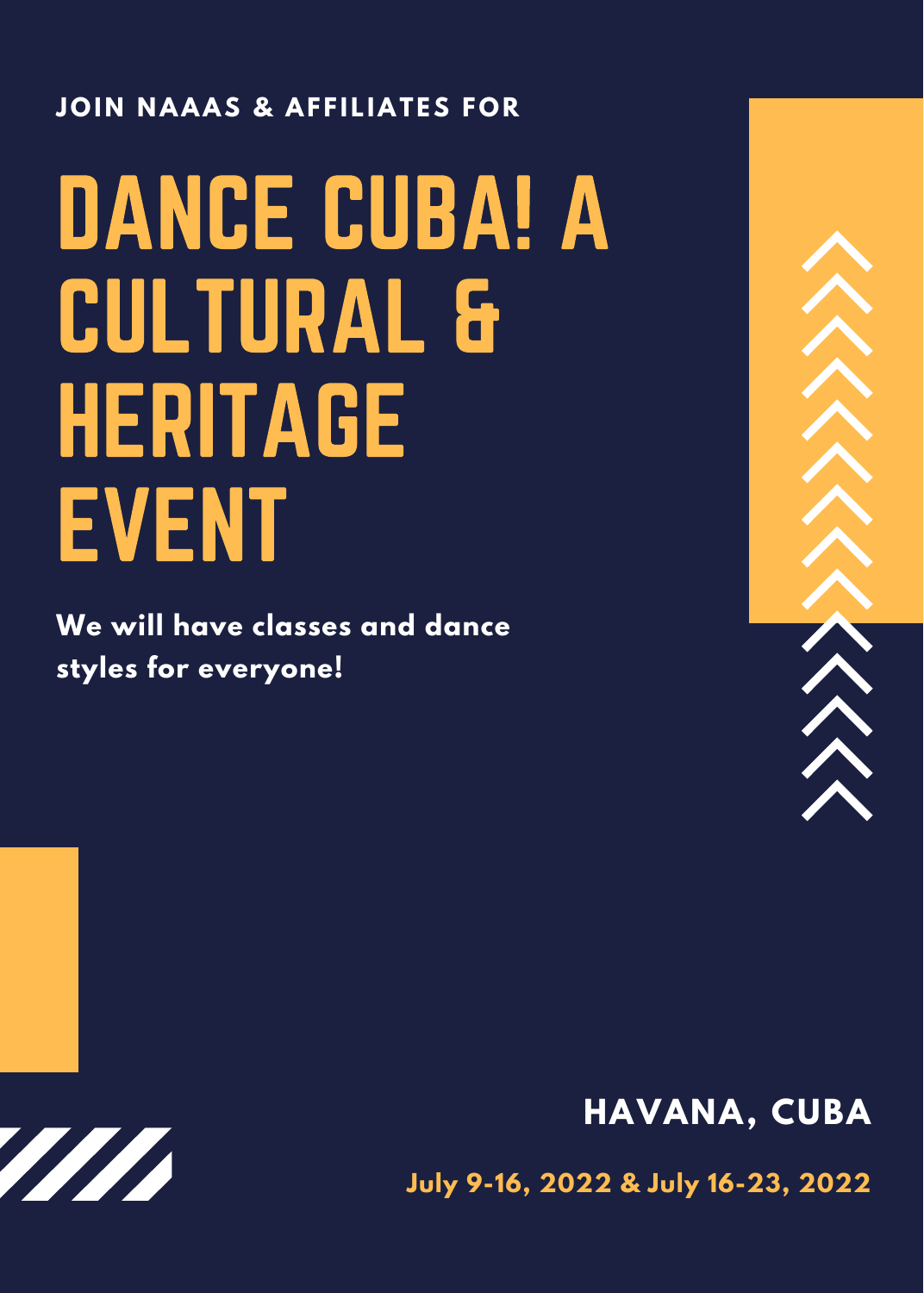# **Dance Cuba! Culture and Heritage Program**

Group One July 9-16, 2022

#### **Saturday, July 9, 2022**

Participants depart U.S. to Havana, Cuba Arrival and welcome at airport Welcome dinner: 7:00 pm

#### **Sunday, July 10, 2022**

8:00 am- Breakfast 9:30 am-Tour of Old Havana (Catedral de San Cristobal and Castillo de la Real Fuerza). Noon- Lunch at traditional Cuban restaurant 2:00 pm- Public square of Plaza Vieja and shopping 5:00 pm- Return to the hotel 6:30 pm- Casas de la Musica

#### **Monday, July 11, 2022**

- 8:00 am- Breakfast
- 9:00 am- Lecture: "Afro-Cuban Roots in the Island, Influences on the Cultural and Social Life"

Noon- Lunch at traditional Cuban restaurant

- 2:00 pm- Museum of Guanabacoa
- 4:00 pm- Paseo del Prado
- 5:30 pm- Return to hotel
- 6:30 pm- Dinner and dance (TBD)

#### **Tuesday, July 12, 2022**

- 8:00 am- Breakfast
- 9:00 am- (2 hours) Afro-Cuban Dance-Rumba

Noon- Lunch at traditional Cuban restaurant

2:00 pm- Visit to art and communitarian project

4:00 pm- Workshop: Cuban Popular

Percussion and Afro-Cuban Percussion 6:00 pm- Depart

6:30 pm- Rhumba Palace (Dance and dinner)

#### **Wednesday, July 13, 2022**

8:00 am- Breakfast 9:00 am- (2 hours) Afro-Cuban dance-Salsa Noon- Lunch at traditional Cuban restaurant 2:00 pm- Partugas Cigar Factory 3:30 pm- AL Macenes San Jose Artisan's Market 6:30 pm- Turquino Cabaret

#### **Thursday, July 14, 2022**

8:00 am- Breakfast 9:00 am- (2 hours) Cuban Dance Class-Orisha Noon- Lunch at traditional Cuban restaurant 2:00 pm- Tour Universidad de la Habana 4:00 pm- Return to hotel 6:30 pm- Tropicana Cabaret

#### **Friday, July 15, 2022**

8:00 am- Breakfast

9:00 am- (2 hours) Cuban dance class-Mambo

Noon- Lunch at traditional Cuban restaurant 2:00 pm- Dance off:

Local dance studio students and teachers join U.S. delegation to experience group dance of rumba, mumbo, salsa and orisha.

4:00 pm- Free time

#### **Saturday, July 16, 2022**

U.S. Delegation departs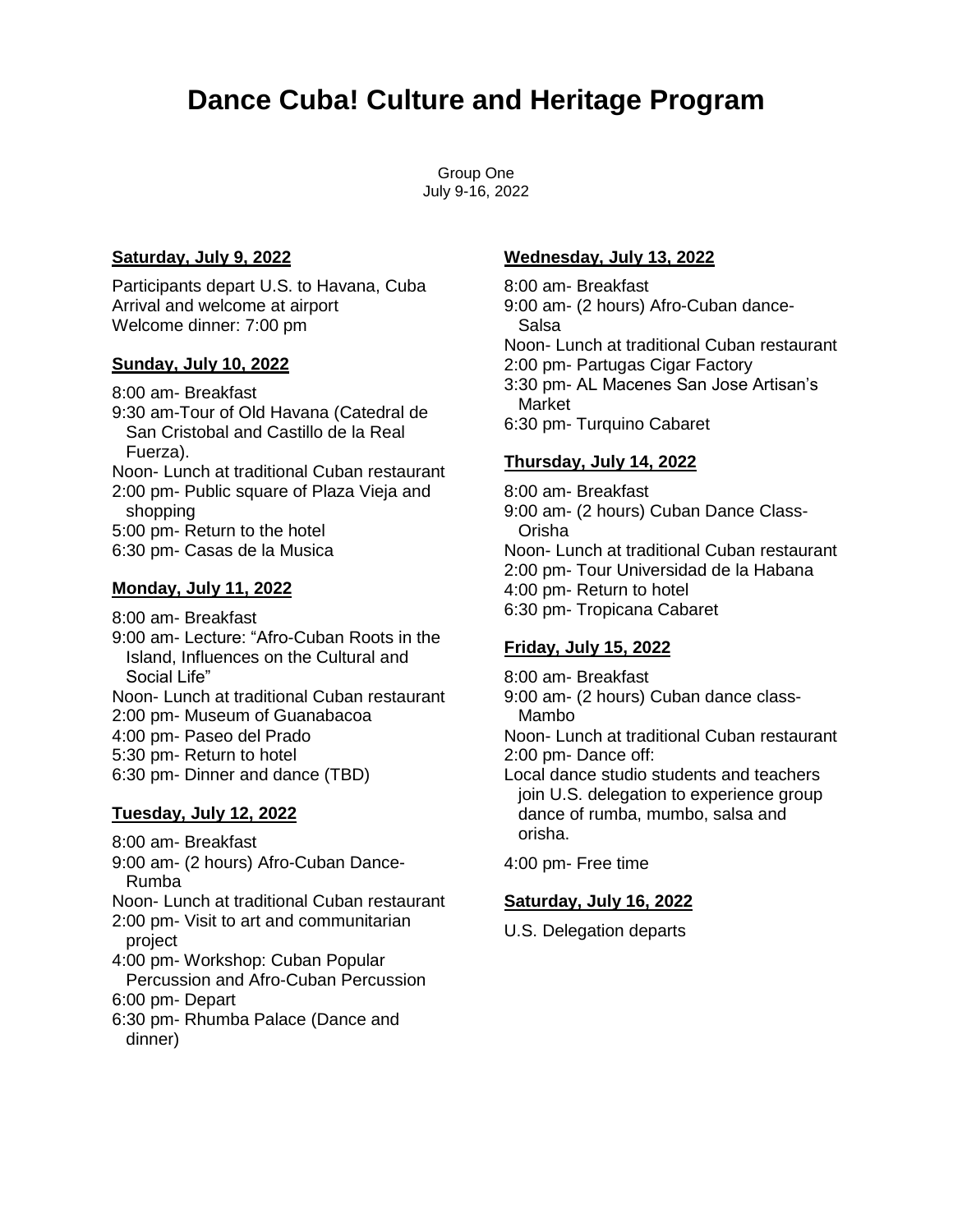# **Dance Cuba! Culture and Heritage Program**

Group Two July 16-23, 2022

#### **Saturday, July 16, 2022**

Participants depart U.S. to Havana, Cuba Arrival and welcome at airport Welcome dinner: 7:00 pm

#### **Sunday, July 17, 2022**

8:00 am- Breakfast 9:30 am-Tour of Old Havana (Catedral de San Cristobal and Castillo de la Real Fuerza). Noon- Lunch at traditional Cuban restaurant 2:00 pm- Public square of Plaza Vieja and shopping 5:00 pm- Return to the hotel 6:30 pm- Casas de la Musica

#### **Monday, July 18, 2022**

- 8:00 am- Breakfast
- 9:00 am- Lecture: "Afro-Cuban Roots in the Island, Influences on the Cultural and Social Life"

Noon- Lunch at traditional Cuban restaurant

- 2:00 pm- Museum of Guanabacoa
- 4:00 pm- Paseo del Prado
- 5:30 pm- Return to hotel
- 6:30 pm- Dinner and dance (TBD)

#### **Tuesday, July 19, 2022**

- 8:00 am- Breakfast
- 9:00 am- (2 hours) Afro-Cuban Dance-Rumba

Noon- Lunch at traditional Cuban restaurant

2:00 pm- Visit to art and communitarian project

4:00 pm- Workshop: Cuban Popular

Percussion and Afro-Cuban Percussion 6:00 pm- Depart

6:30 pm- Rhumba Palace (Dance and dinner)

#### **Wednesday, July 20, 2022**

8:00 am- Breakfast 9:00 am- (2 hours) Afro-Cuban dance-Salsa Noon- Lunch at traditional Cuban restaurant 2:00 pm- Partugas Cigar Factory 3:30 pm- AL Macenes San Jose Artisan's Market 6:30 pm- Turquino Cabaret

#### **Thursday, July 21, 2022**

8:00 am- Breakfast 9:00 am- (2 hours) Cuban Dance Class-Orisha Noon- Lunch at traditional Cuban restaurant 2:00 pm- Tour Universidad de la Habana 4:00 pm- Return to hotel 6:30 pm- Tropicana Cabaret

#### **Friday, July 22, 2022**

8:00 am- Breakfast

9:00 am- (2 hours) Cuban dance class-Mambo

Noon- Lunch at traditional Cuban restaurant 2:00 pm- Dance off:

Local dance studio students and teachers join U.S. delegation to experience group dance of rumba, mumbo, salsa and orisha.

4:00 pm- Free time

#### **Saturday, July 23, 2022**

U.S. Delegation departs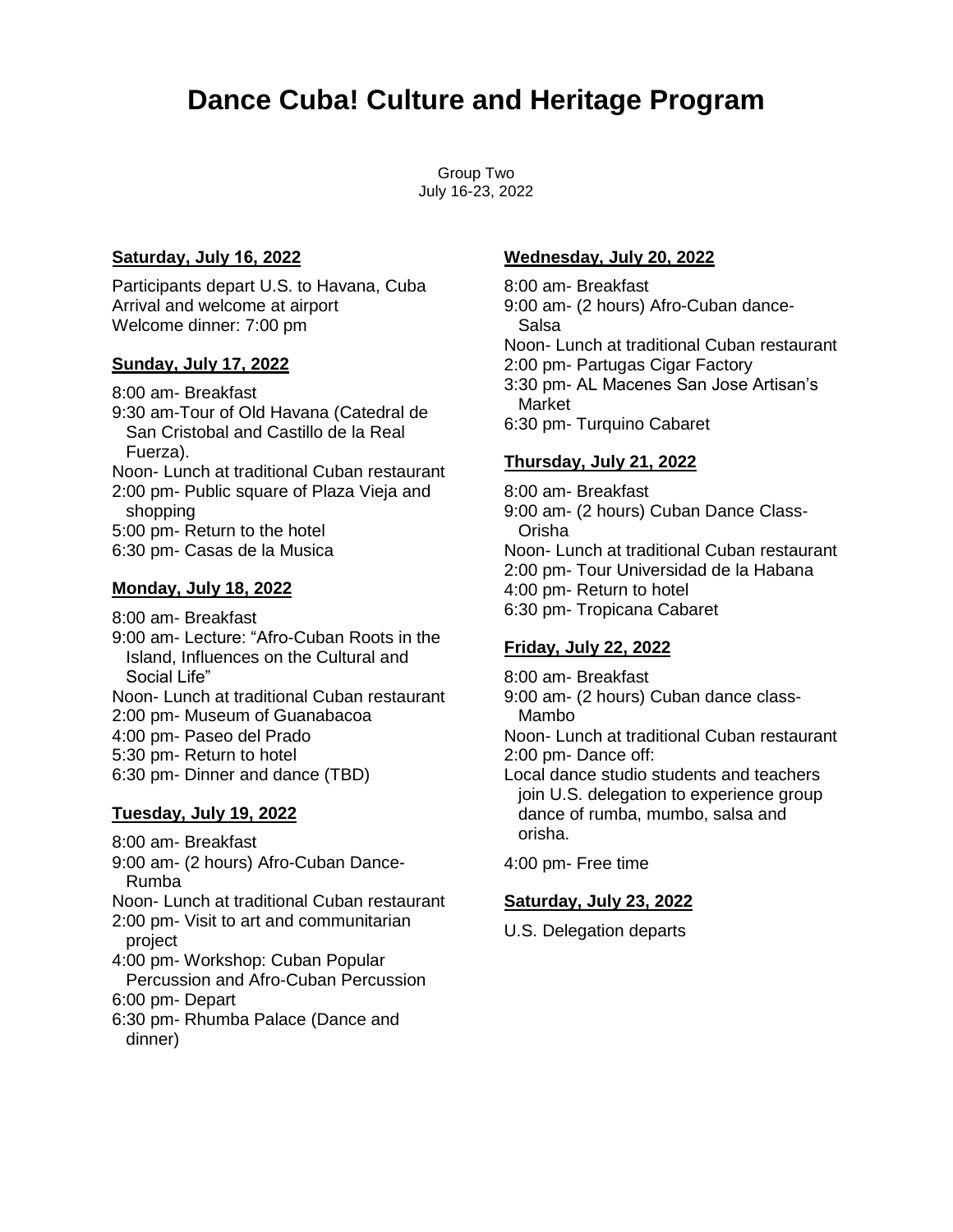## **Dance Cuba!**

## **Cultural and Heritage Program Registration**

| Name: 2008.000 Name: 2008.000 Name: 2008.000 Name: 2008.000 Name: 2008.000 Name: 2008.000 Name: 2008.000 Name: 2008.000 Name: 2008.000 Name: 2008.000 Name: 2008.000 Name: 2008.000 Name: 2008.000 Name: 2008.000 Name: 2008.0 |  |
|--------------------------------------------------------------------------------------------------------------------------------------------------------------------------------------------------------------------------------|--|
| Postal Mailing address:                                                                                                                                                                                                        |  |
|                                                                                                                                                                                                                                |  |
|                                                                                                                                                                                                                                |  |
|                                                                                                                                                                                                                                |  |
| Fax: _________________________________. Email:__________________________________                                                                                                                                               |  |
|                                                                                                                                                                                                                                |  |
| Telephone: __________________________________. Email: ___________________________                                                                                                                                              |  |
|                                                                                                                                                                                                                                |  |
| 2 <sup>nd</sup> Person/ Room Sharing                                                                                                                                                                                           |  |
|                                                                                                                                                                                                                                |  |
| 3rd Person/Room sharing                                                                                                                                                                                                        |  |
|                                                                                                                                                                                                                                |  |
| 4 <sup>th</sup> Person/ Room sharing                                                                                                                                                                                           |  |
|                                                                                                                                                                                                                                |  |

**With which group do you intend to travel?**

**Group One – July 9-16, 2022 Group Two – July 16-23, 2022**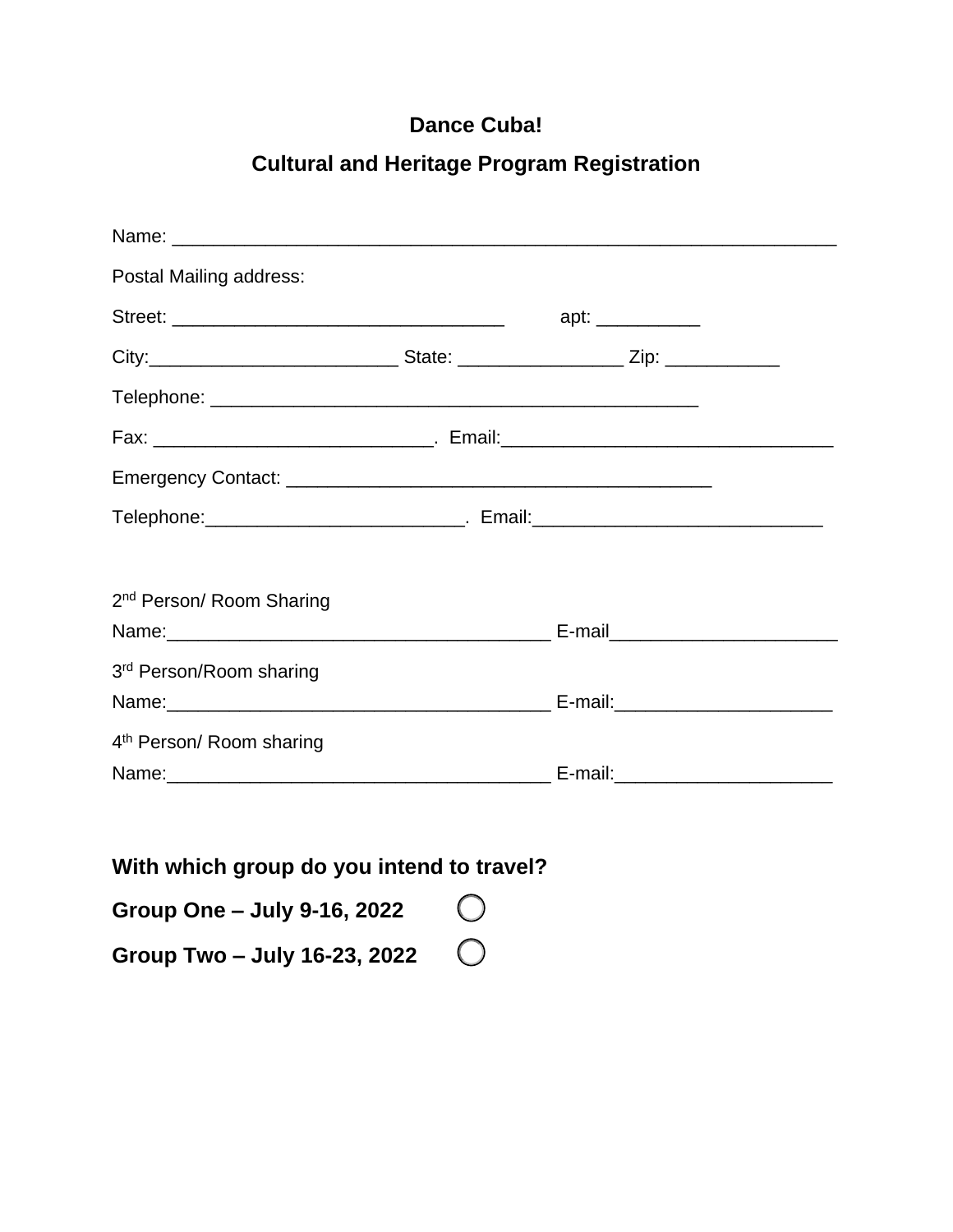## **Fee and Services**

- \$1,725 Private Accommodations
- \$1,625 2 2<sup>nd</sup> Person sharing a room
- $$1,550$ <sup>rd</sup>-4<sup>th</sup> person sharing a room

## **Travel Fee Includes:**

- ★ 8 days/7nights hotel accommodations
- $\star$  Daily breakfast
- **\*** Local transportation
- $\star$  Daily tours
- $\star$  Four (4) dance classes
- $\star$  Two (2) receptions
- $\star$  Travel packet

## Note: The fee **DOES NOT** include airfare

## **Payment Schedule**

| Due Date          | Private        | 2 <sup>ND</sup> Person | 3rd/4 <sup>th</sup> person |
|-------------------|----------------|------------------------|----------------------------|
|                   | Accommodations | sharing room           | sharing a room             |
| Deposit - At      | \$100          | \$100                  | \$100                      |
| Registration      |                |                        |                            |
| November 30, 2021 | \$300          | \$300                  | \$300                      |
| February 28, 2022 | \$500          | \$500                  | \$500                      |
| April 23, 2022    | \$500          | \$500                  | \$500                      |
| May 28, 2022      | \$325          | \$225                  | \$150                      |
|                   | \$1,725        | \$1,625                | \$1,550                    |